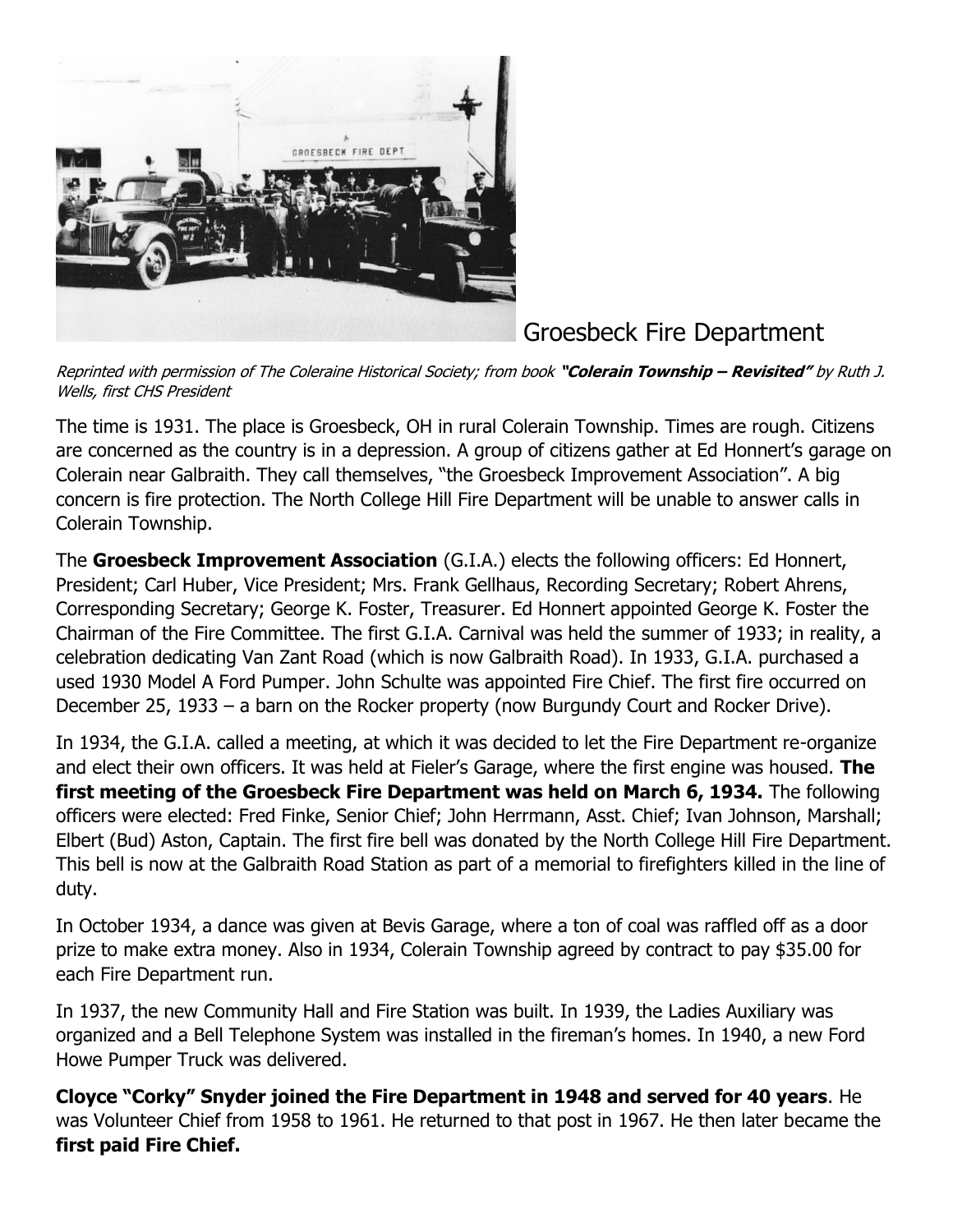**In 1954, the Township Trustees** – William "Bud" Thomas, John Herrmann, and Dale Diefenbacher – **decided to organize a Fire Department in the Dunlap area**. In 1955, 2-way radios were installed in the fire pumpers. In 1957, a jeep was bought and the first grass fire fighting rig was built. Also, it was decided to start a Life Squad. New men were trained and a 1958 Cadillac Ambulance was purchased.

A new fire house was built by the G.I.A. on Galbraith Road to have more room for apparatus. In September 1959, the first meeting was held there. In 1960, Plectrons in Home Radios to call firemen were purchased. In 1962, a new Howe 1000 GPM Custom Pumper was ordered. **Al Zoellner became Fire Chief.** 

**On October 19, 1964, the worst fire in the history of Groesbeck occurred** in the Western Cabinet Company at Colerain and Jonrose. Roy Johnson was Chief. The fire started in a paint booth because of a defective exhaust system. Pumpers worked 8 hours and 9 hose lines were hooked up to 2 hydrants. The call came in at 6:05pm and the men returned to the station at 2:15am.

**30 men responded…only 28 returned**. **Captain Lee Hammitt and Fireman Bruce Price died in the fire.** They were the first Colerain Firefighters to die in the Line of Duty.

**In 1965, the Groesbeck Fire Protective Association, Inc. was chartered by the State of Ohio**. Robert Foster was its first President. Voters passed a one mill Fire Levy. Also the first 4 paid firemen were hired: Charles Frankel, Bill Clark, Dick Baker and Clyde Kohne.

**In 1967, the Groesbeck Fire Department divorced itself from the Groesbeck Improvement Association.** They moved into a new fire station at 3360 West Galbraith Rd. A new 1967 Howe Custom Pumper truck was delivered.

In 1970, Corky Snyder, Chief of Groesbeck and Bud Williams, Chief of Dunlap started talks about a Colerain Township Fire Department. In 1975, the 2 departments formally merged.

## **GROESBECK FIRE CHIEFS**

Fred Finke, Sr.  $-$  1934 to 1953 Al Zoellner  $-$  1962 Al Forman – 1953 to 1956 Roy Johnson – 1963 to 1965 Al Zoellner – 1957 Ivan Johnson – 1966

John Schulte – 1933 Cloyce Snyder – 1958 to 1961 Cloyce Snyder – 1967 to 1975 $**$ 

**Cloyce "Cork" Snyder** – (\*\*after combining with Groesbeck) **Colerain Chief 1975-1988**

## **CHARTER MEMBERS OF GROESBECK FIRE DEPARTMENT**

Frank Drake Louis Kramer Elbert Aston

John Herrmann Christ Ruehl John Frey Ed Bokelman Carl Thole **Ed Bokelman** Carl Thole John O'Shea **Fred Finke, Sr.** Robert Foster Joe Kramer Harold Harris Carlton Huber Ivan Johnson Ralph Lockwood Ed Lockwood

Frank O'Neal **Robert Gauggel** August Wagner